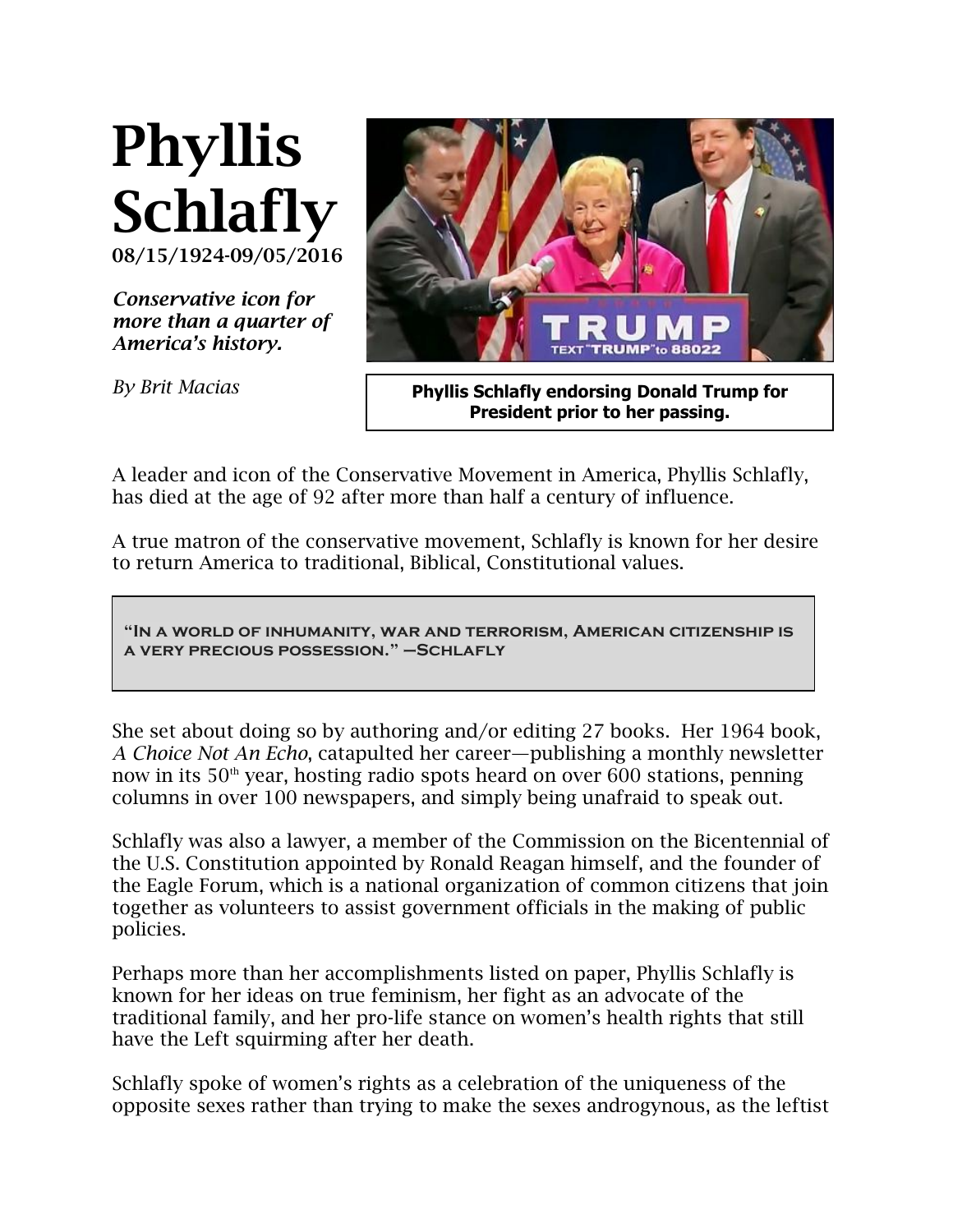feminists push for. Needless to say, Schlafly was, and still is, vastly unpopular with the left. Even in her death, articles are being published smashing her ideals, smearing her name, and twisting her words.

In truth, Schlafly believed the traditional, conservative family to be the basis of a morally sound society. A mother of six herself, Schlafly often spoke of the necessity for civil marriage defined by law, while speaking out against the redefining of lawful marriage.

**"Let's insist on candidates who recognize that marriage and the nuclear family are the essential foundation of a free and prosperous society." -Schlafly** 

No stranger to controversy and not one to shy away from it, Schlafly openly opposed women on the front lines of the military, a woman being expected to work if she desired to stay home with her family, a woman's "right" to choose the abortion of her child, and insisted that feminists be treated the way they wish—as men—if that is what they desire.

**What I am defending is the real rights of women. A woman should have the right to be in the home as a wife and mother. -Phyllis Schlafly**

Schlafly may have been a mother of six who chose to work in multiple fields and begin organizations rather than stay at home with her children all of the time, but her family came first and if at any time her husband felt she had been working too much and wanted her home with the family, she cleared her schedule. (Another statement bashed by the left as being made by a weak, mancontrolled woman.)

**Men should stop treating feminists like ladies, and instead treat them like the men they say they want to be. - Schlafly**

Schlafly even went so far as to claim the cornerstone of political correctness on school campuses to be radical feminism and the idea that women are unfairly treated in our society is a fraud.